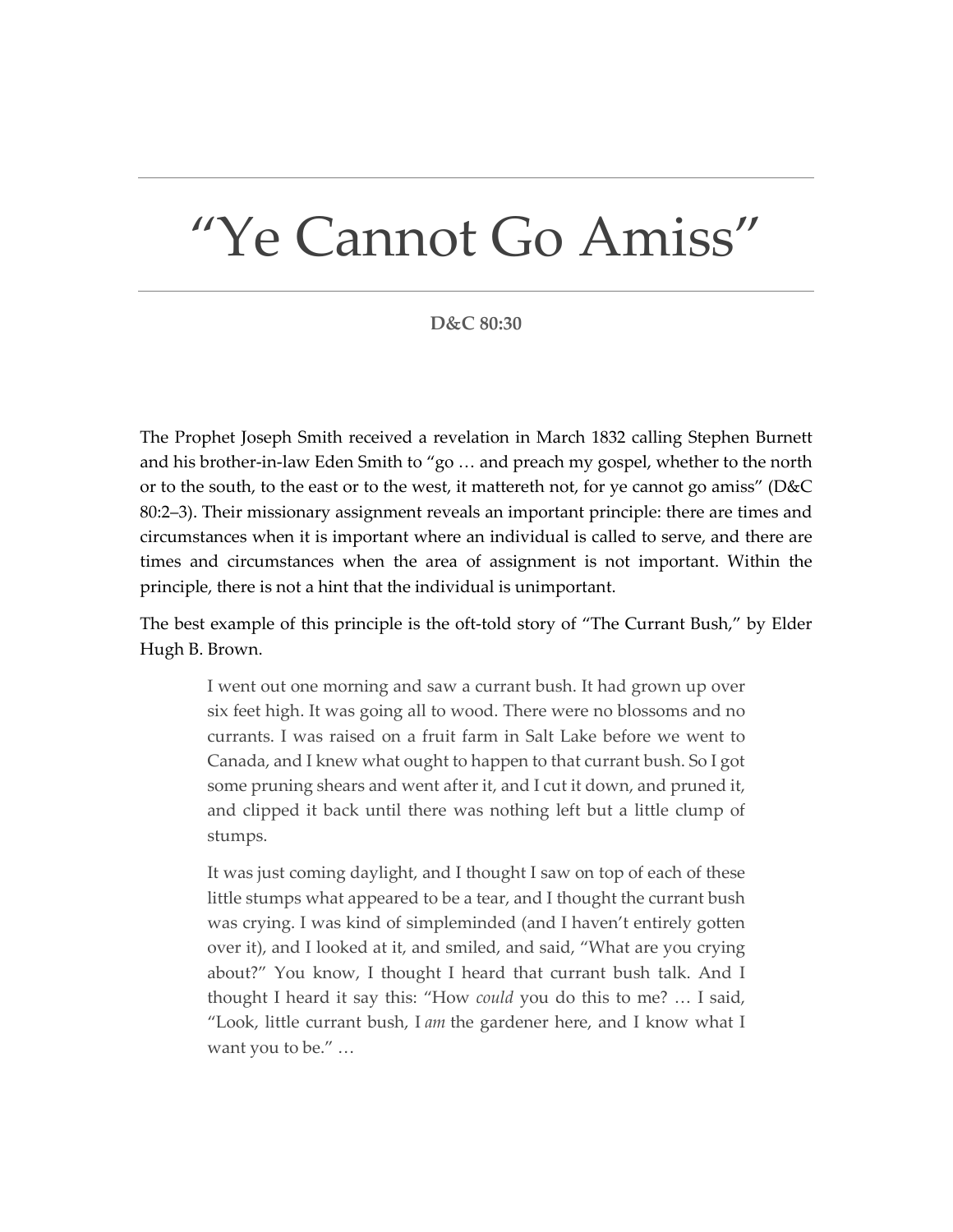Years passed, and I found myself in England. I was in command of a cavalry unit in the Canadian Army. I had made rather rapid progress as far as promotions are concerned, and I held the rank of field officer in the British Canadian Army. And I was proud of my position. And there was an opportunity for me to become a general. I had taken all the examinations. I had the seniority. There was just one man between me and that which for ten years I had hoped to get, the office of general in the British Army. I swelled up with pride. And this one man became a casualty, and I received a telegram from London. It said: "Be in my office tomorrow morning at 10:00," signed by General Turner in charge of all Canadian forces.

I called in my valet, my personal servant. I told him to polish my buttons, to brush my hat and my boots, and to make me look like a general because that is what I was going to be. He did the best he could with what he had to work on, and I went up to London. I walked smartly into the office of the General, and I saluted him smartly, and he gave me the same kind of a salute a senior officer usually gives—a sort of "Get out of the way, worm!" He said, "Sit down, Brown."

Then he said, "I'm sorry I cannot make the appointment. You are entitled to it. You have passed all the examinations. You have the seniority. You've been a good officer, but I can't make the appointment. You are to return to Canada and become a training officer and a transport officer. Someone else will be made a general." That for which I had been hoping and praying for ten years suddenly slipped out of my fingers.

Then he went into the other room to answer the telephone, and I took a soldier's privilege of looking on his desk. I saw my personal history sheet. Right across the bottom of it in bold, block-type letters was written, "THIS MAN IS A MORMON." We were not very well liked in those days.

When I saw that, I knew why I had not been appointed. I already held the highest rank of any Mormon in the British Army. He came back and said, "That's all, Brown." I saluted him again, but not quite as smartly. I saluted out of duty and went out. I got on the train and started back to my town, 120 miles away, with a broken heart, with bitterness in my soul. And every click of the wheels on the rails seemed to say, "You are